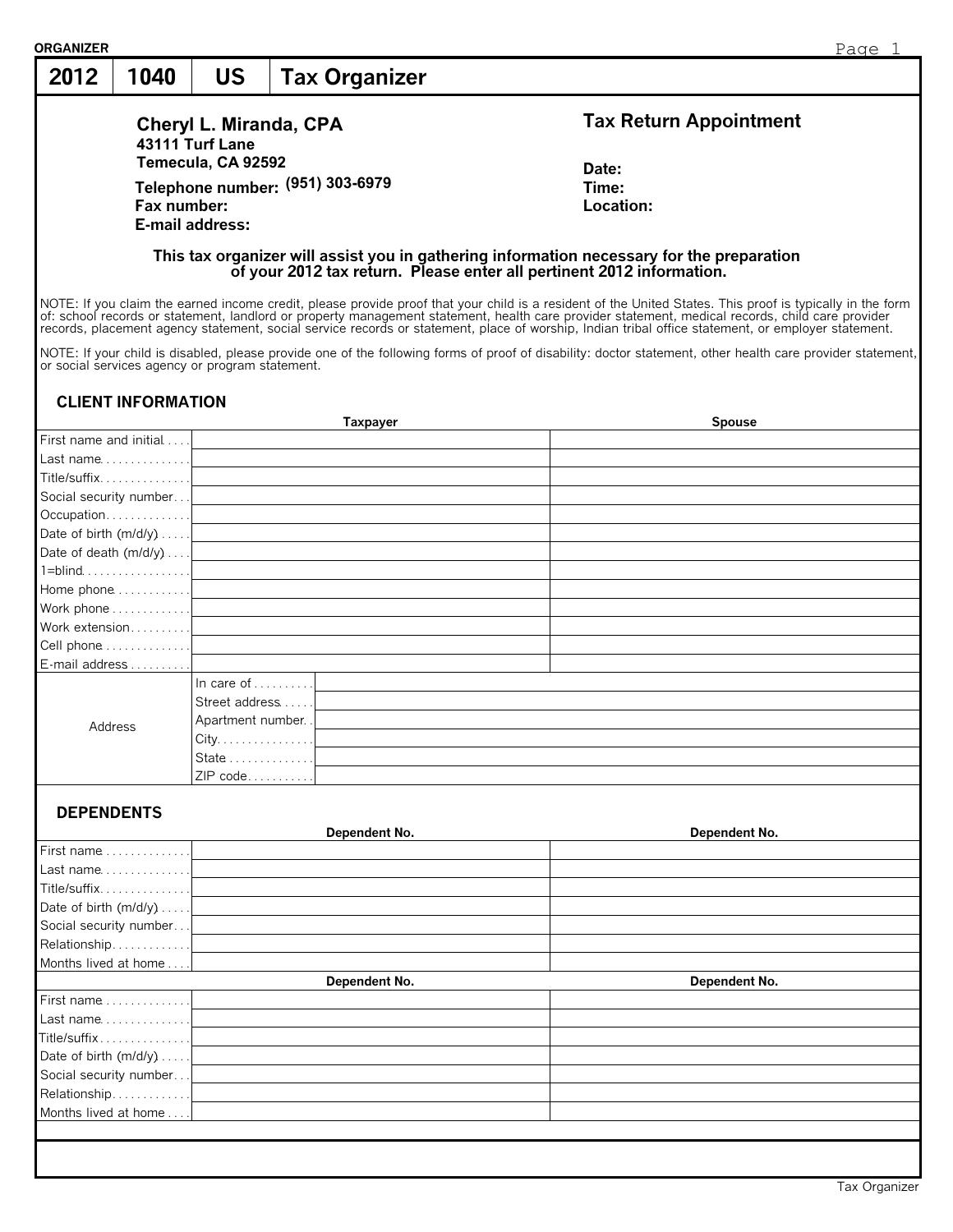| 2012      | 1040                                             | <b>US</b> | <b>Tax Organizer</b> |                                                                      |                                                                                                                                                   |                          |             |
|-----------|--------------------------------------------------|-----------|----------------------|----------------------------------------------------------------------|---------------------------------------------------------------------------------------------------------------------------------------------------|--------------------------|-------------|
|           |                                                  |           |                      |                                                                      |                                                                                                                                                   |                          |             |
|           |                                                  |           |                      |                                                                      | Please enter all pertinent 2012 information. If you have attached<br>a government form for an item, check the box and do not enter a 2012 amount. |                          |             |
|           | <b>WAGES, SALARIES AND TIPS</b>                  |           |                      |                                                                      |                                                                                                                                                   |                          |             |
|           | Employer name:                                   |           |                      |                                                                      | 2012 Amount                                                                                                                                       |                          | 2011 Amount |
|           |                                                  |           |                      |                                                                      |                                                                                                                                                   |                          |             |
|           |                                                  |           |                      |                                                                      |                                                                                                                                                   |                          |             |
|           |                                                  |           |                      |                                                                      | <b>Attach Forms W-2</b>                                                                                                                           |                          |             |
|           |                                                  |           |                      |                                                                      |                                                                                                                                                   |                          |             |
|           | <b>INTEREST INCOME</b>                           |           |                      |                                                                      |                                                                                                                                                   |                          |             |
|           | Payer name:                                      |           |                      |                                                                      |                                                                                                                                                   |                          |             |
|           |                                                  |           |                      |                                                                      |                                                                                                                                                   |                          |             |
|           |                                                  |           |                      |                                                                      |                                                                                                                                                   |                          |             |
|           |                                                  |           |                      |                                                                      | <b>Attach Forms 1099-INT</b>                                                                                                                      |                          |             |
|           |                                                  |           |                      |                                                                      |                                                                                                                                                   |                          |             |
|           |                                                  |           |                      |                                                                      |                                                                                                                                                   |                          |             |
|           | <b>DIVIDEND INCOME</b>                           |           |                      |                                                                      |                                                                                                                                                   |                          |             |
|           | Payer name:                                      |           |                      |                                                                      |                                                                                                                                                   |                          |             |
|           |                                                  |           |                      |                                                                      |                                                                                                                                                   |                          |             |
|           |                                                  |           |                      |                                                                      | <b>Attach Forms 1099-DIV</b>                                                                                                                      |                          |             |
|           |                                                  |           |                      |                                                                      |                                                                                                                                                   |                          |             |
|           |                                                  |           |                      |                                                                      |                                                                                                                                                   |                          |             |
|           |                                                  |           |                      |                                                                      |                                                                                                                                                   |                          |             |
|           | PENSIONS, IRA AND GAMBLING INCOME<br>Payer name: |           |                      |                                                                      |                                                                                                                                                   |                          |             |
|           |                                                  |           |                      |                                                                      | <b>Attach Forms</b>                                                                                                                               |                          |             |
|           |                                                  |           |                      |                                                                      | 1099-R & W-2G                                                                                                                                     |                          |             |
|           |                                                  |           |                      |                                                                      |                                                                                                                                                   |                          |             |
|           | Winnings not reported on W-2G                    |           |                      |                                                                      |                                                                                                                                                   |                          |             |
|           |                                                  |           |                      |                                                                      |                                                                                                                                                   |                          |             |
|           | <b>OTHER GOVERNMENT FORMS - INCOME</b>           |           |                      |                                                                      |                                                                                                                                                   |                          |             |
|           |                                                  |           |                      | Form 1099-B - Sales of stock (also include transaction history)      |                                                                                                                                                   |                          |             |
|           |                                                  |           |                      | Form 1099-MISC - Miscellaneous income                                |                                                                                                                                                   |                          |             |
|           |                                                  |           |                      | Form 1099-K - Merchant card and third party network payments         |                                                                                                                                                   | <b>Attach Forms 1099</b> |             |
|           |                                                  |           |                      | Form 1099-S - Sales of real estate (also include closing statements) |                                                                                                                                                   |                          |             |
|           |                                                  |           |                      |                                                                      | <b>Attach Forms 1099</b>                                                                                                                          |                          |             |
| Taxpayer: |                                                  |           |                      |                                                                      |                                                                                                                                                   |                          |             |
|           |                                                  |           |                      |                                                                      | <b>Attach Forms 1099</b>                                                                                                                          |                          |             |
|           |                                                  |           |                      | Form 1099-G - Unemployment compensation                              |                                                                                                                                                   |                          |             |
| Spouse:   |                                                  |           |                      |                                                                      |                                                                                                                                                   |                          |             |
|           |                                                  |           |                      | Form 1099-G - Unemployment compensation                              | <b>Attach Forms 1099</b>                                                                                                                          |                          |             |
|           |                                                  |           |                      |                                                                      |                                                                                                                                                   |                          |             |
|           | <b>MISCELLANEOUS INCOME</b>                      |           |                      |                                                                      |                                                                                                                                                   |                          |             |
|           |                                                  |           |                      |                                                                      |                                                                                                                                                   |                          |             |
| Other:    |                                                  |           |                      |                                                                      |                                                                                                                                                   |                          |             |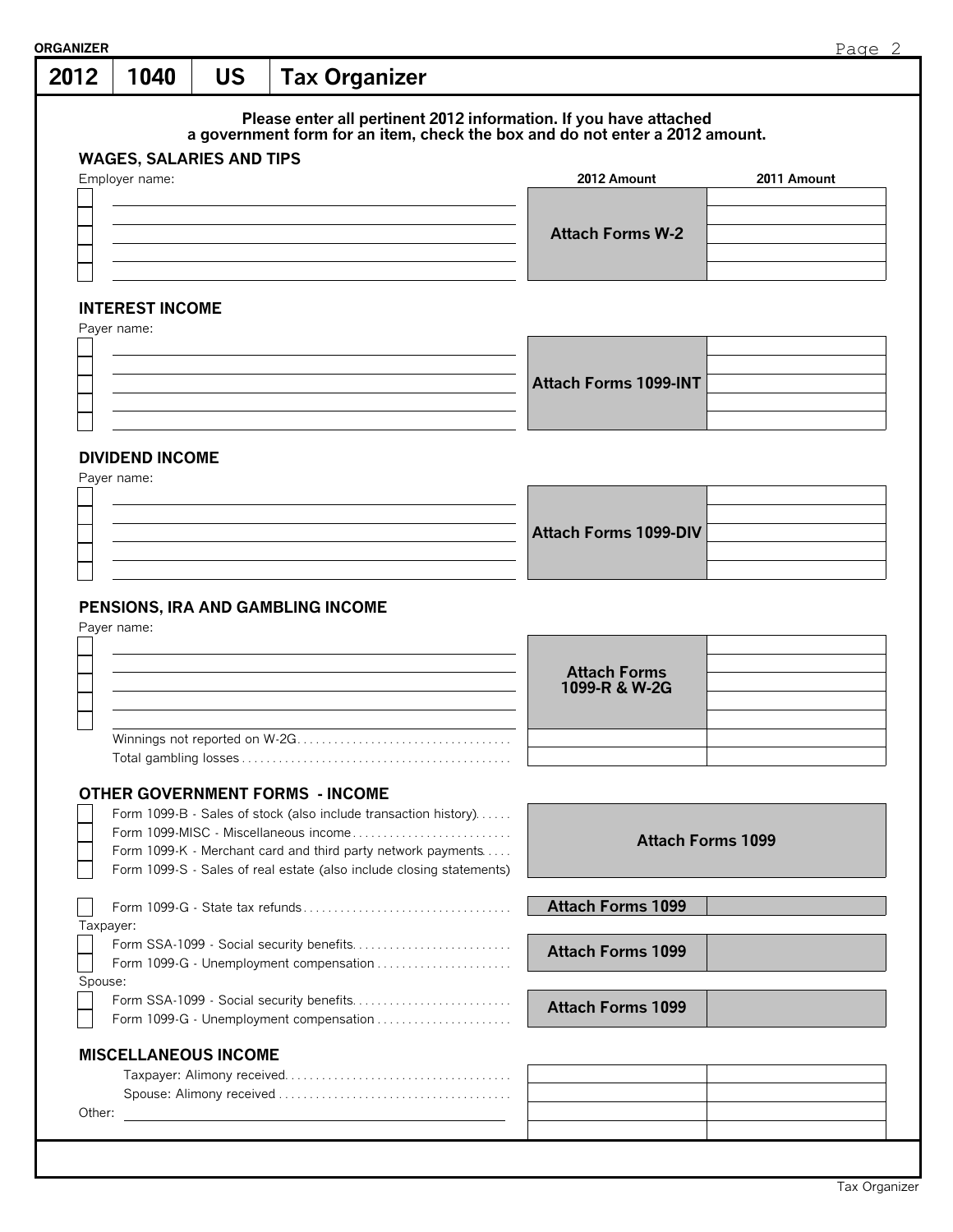| <b>ORGANIZER</b> |      |                                    |                                                                         |                          | Page 3      |
|------------------|------|------------------------------------|-------------------------------------------------------------------------|--------------------------|-------------|
| 2012             | 1040 | <b>US</b>                          | <b>Tax Organizer</b>                                                    |                          |             |
|                  |      |                                    | <b>RETIREMENT PLAN CONTRIBUTIONS</b>                                    | 2012 Amount              | 2011 Amount |
|                  |      |                                    | Taxpayer: Traditional IRA contributions (1=maximum)                     |                          |             |
|                  |      |                                    |                                                                         |                          |             |
|                  |      |                                    | Self-employed, SEP, SIMPLE, & qualified plan contributions (1=maximum). |                          |             |
| Spouse:          |      |                                    | Traditional IRA contributions (1=maximum)                               |                          |             |
|                  |      |                                    |                                                                         |                          |             |
|                  |      |                                    | Self-employed, SEP, SIMPLE, & qualified plan contributions (1=maximum). |                          |             |
|                  |      |                                    | <b>OTHER GOVERNMENT FORMS - DEDUCTIONS</b>                              |                          |             |
|                  |      |                                    |                                                                         |                          |             |
|                  |      |                                    | Form 1098-T - Tuition and related expenses                              | <b>Attach Forms 1098</b> |             |
|                  |      |                                    |                                                                         |                          |             |
|                  |      | <b>ADJUSTMENTS TO INCOME</b>       |                                                                         |                          |             |
| Taxpayer:        |      |                                    |                                                                         |                          |             |
|                  |      |                                    |                                                                         |                          |             |
|                  |      |                                    |                                                                         |                          |             |
|                  |      |                                    |                                                                         |                          |             |
|                  |      | Other adjustments to income:       |                                                                         |                          |             |
|                  |      |                                    |                                                                         |                          |             |
|                  |      |                                    |                                                                         |                          |             |
|                  |      |                                    |                                                                         |                          |             |
|                  |      |                                    |                                                                         |                          |             |
| Spouse:          |      |                                    |                                                                         |                          |             |
|                  |      |                                    |                                                                         |                          |             |
|                  |      |                                    |                                                                         |                          |             |
|                  |      |                                    |                                                                         |                          |             |
|                  |      | Other adjustments to income:       |                                                                         |                          |             |
|                  |      |                                    |                                                                         |                          |             |
|                  |      |                                    |                                                                         |                          |             |
|                  |      |                                    |                                                                         |                          |             |
|                  |      |                                    |                                                                         |                          |             |
|                  |      |                                    |                                                                         |                          |             |
|                  |      | <b>MEDICAL AND DENTAL EXPENSES</b> |                                                                         |                          |             |
|                  |      |                                    |                                                                         |                          |             |
|                  |      |                                    |                                                                         |                          |             |
|                  |      |                                    |                                                                         |                          |             |
|                  |      |                                    |                                                                         |                          |             |
|                  |      |                                    |                                                                         |                          |             |
|                  |      |                                    |                                                                         |                          |             |
|                  |      |                                    |                                                                         |                          |             |
|                  |      |                                    | Out-of-pocket lodging and transportation expenses                       |                          |             |
|                  |      |                                    |                                                                         |                          |             |

## **TAXES PAID**

Number of medical miles. . . . . . . . . . . . . . . . . . . . . . . . . . . . . . . . . . . . . . . . . . . . . . . Other:

| State income taxes - paid with 2011 state extension              |  |
|------------------------------------------------------------------|--|
| State income taxes - paid with 2011 state return                 |  |
| State income taxes - paid for prior years and/or to other states |  |